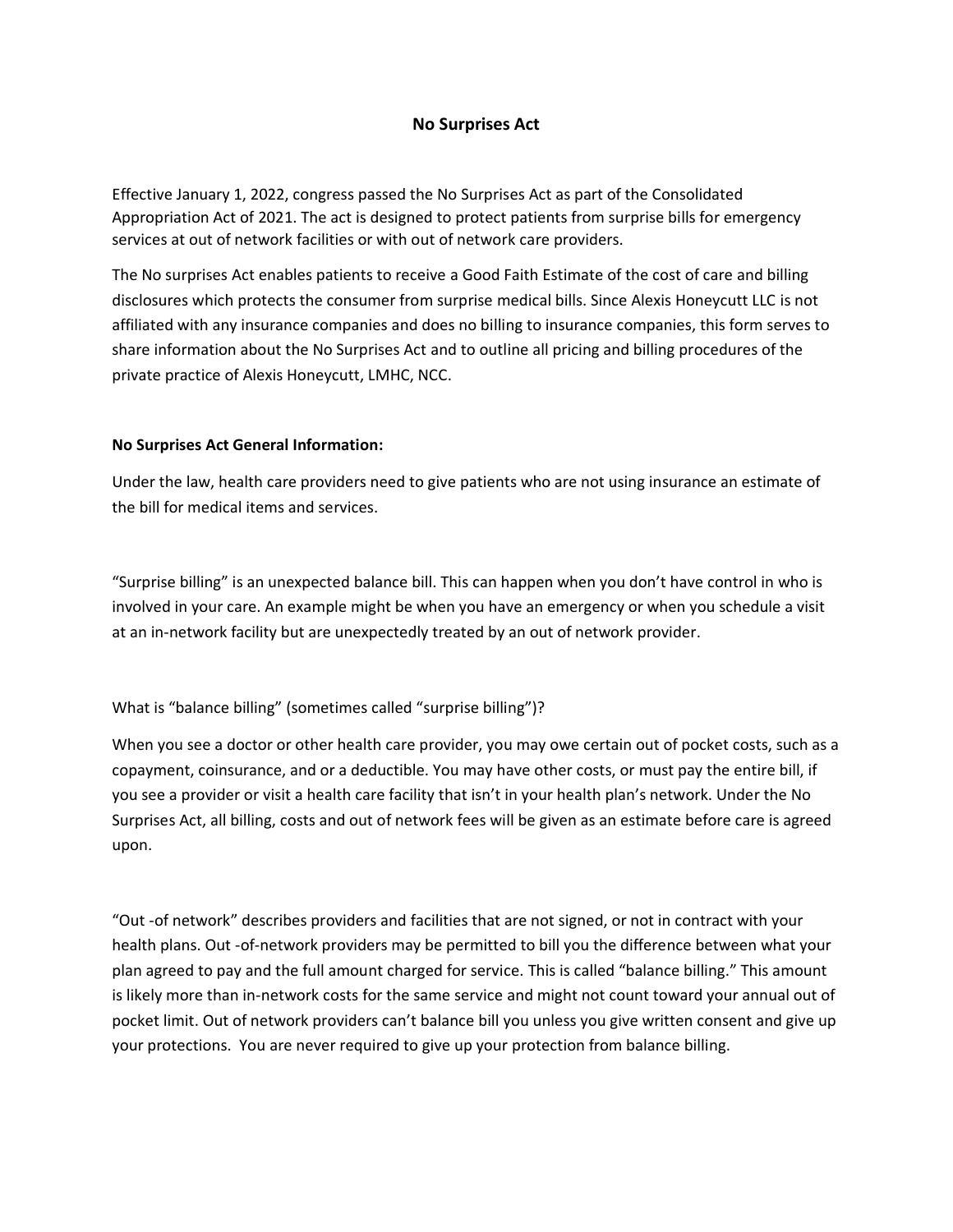### Provider Status:

Alexis Honeycutt LLC is a private pay private practice and does not have any relationship with any health care insurance provider and would be considered an out-of-network provider if insurance would be used for health care. This means the therapist is not contracted as part of your health plan. You are not required to get care out of your network. You can choose a provider or facility in your plan's network if you choose to use your insurance's mental health benefits. Please feel free to ask for resources in order to find a therapist that is in your network if you choose to use your insurance benefits for therapy.

# Super Billing:

Super Billing is when you submit a bill or receipt outlining the costs and services you received to your insurance plan in order to access any out of network benefits available to you. As of January 1, 2022 Alexis Honeycutt, LLC/ Alexis Honeycutt, LMHC, NCC **will not** be providing Super Bills for you to submit. A simple receipt (charge for service) can be made available to you upon request if requested at the time of session.

For questions or more information about your right to a Good Faith Estimate, visit

# [www.cms.gov/nosurprises](http://www.cms.gov/nosurprises)

**In response to the No Surprises Act, the following information regarding price, price changes, missed sessions and payments are listed for your convenience. This information is also located in the Informed Consent/New Client Paperwork as well as displayed in the office. Please sign below indicating your understanding of the disclosures below. You have the right to ask clarifying questions regarding payment at any time.** 

- Therapy with Alexis Honeycutt, LMHC, NCC is a fee for service exchange. Payment is due the morning of the scheduled session. Payment is due in the form of credit/debit card, or HSA card.
- Fee per 50 minute session is \$150.00. If session extends beyond 60 minutes the client will be charged appropriately in 15 minute increments.
- Sessions are also available for 75 minutes at \$187.50 and 90 minutes for \$225.00
- Phone calls with Alexis Honeycutt are billed in 15-minute increments with a billed minimum of 15 minutes. 15 minutes = \$37.50
- As a client of Alexis Honeycutt LLC, you are empowered to make decisions regarding scheduling (which days, times, how often and how many sessions). There is never a requirement to continue